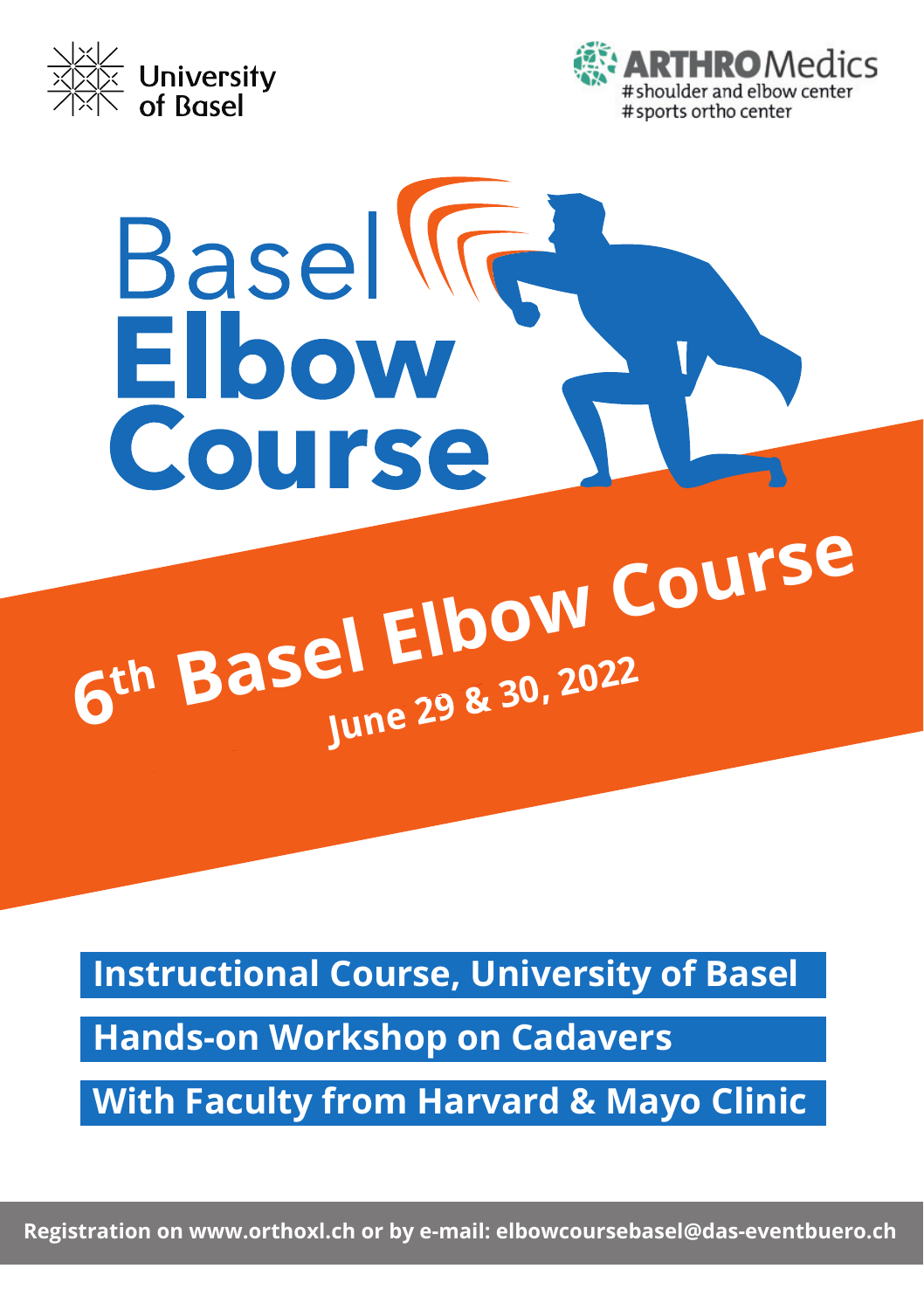# **WELCOME**



Prof. Dr. med. Andreas Marc Müller Department of Orthopaedic Surgery University Hospital Basel, Switzerland



Prof. Dr. med. Claudio Rosso Shoulder and Elbow Center ARTHRO Medics, Basel, Switzerland

#### DEAR PARTICIPANTS, DEAR FACULTY

We cordially welcome you to the 6<sup>th</sup> edition of our Basel Elbow Course and to our beautiful city of Basel! The Basel university celebrated its 550th birthday in 2010 and boasts one of the oldest medical faculties in the world. Paracelsus and Vesal were two of the most renowned researchers and teachers of our faculty.

We are proud to host again a course with participants from many diferent countries, and we will strive to live up to your expectations! And it is a great honor to be able to count on more than a dozen faculty members and elbow surgery experts from around the globe. This course will feature an interactive format between faculty and participants and vice versa. Please do not refrain from asking all your questions, your neighbor might have the same question. In elbow surgery, there are no "dumb" questions!

Follow and connect via social media: @baselelbowcourse on Instagram. Share your thoughts and ideas by us using our hashtag #baselelbowcourse.

We look forward to seeing you at our upcoming Basel Elbow Course!"

Andi **Claudio**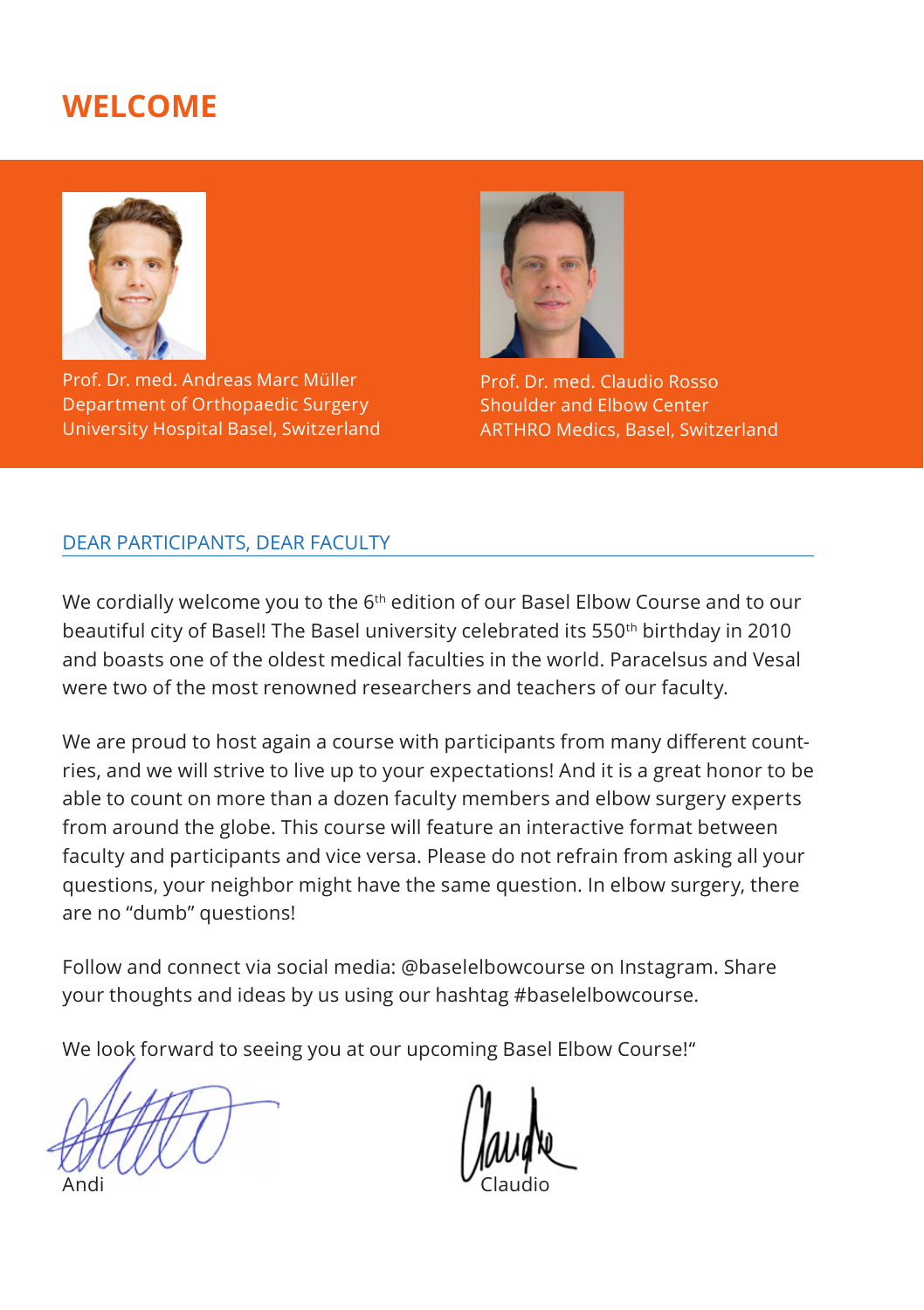# **FACULTY**

#### COURSE DIRECTORS

- Prof. Dr. med. Andreas Marc Müller Prof. Dr. med. Claudio Rosso Department of Orthopaedic Surgery, Shoulder and Elbow Center
- SCIENTIFIC COMMITTEE
- Prof. Dr. Mark E. Morrey, Rochester, USA
- Prof. Dr. Luke Oh, Boston, USA

## FACULTY

- Dr. med. Cornelia Baum, Basel, Switzerland
- Prof. Dr. med. Denise Eygendaal, Rotterdam, Netherlands
- Dr. med. Boris Hollinger, Markgröningen, Germany
- PD Dr. med. Sebastian A. Müller, Basel, Switzerland
- Dr. med. Ulf Riede, Bern, Switzerland
- Prof. Dr. med. Daniel Rikli, Basel, Switzerland
- Prof. Dr. med. Sebastian Siebenlist, Munich, Germany
- Mr. Jagwant Singh, MBBS, MRCS, FRCS (Tr & Orth), London, UK
- Mr. Andrew G. Titchener MA (Cantab) MSc LLM FRCS (Tr&Orth), Oxford, UK
- Prof. Dr. med. Roger Van Riet, London, UK
- Prof. Dr. med. Matthias Zumstein, Bern, Switzerland

#### SOCIAL MEDIA

• Janosch Kränzlin, Student, University Basel, Switzerland

University Hospital Basel, Switzerland ARTHRO Medics, Basel, Switzerland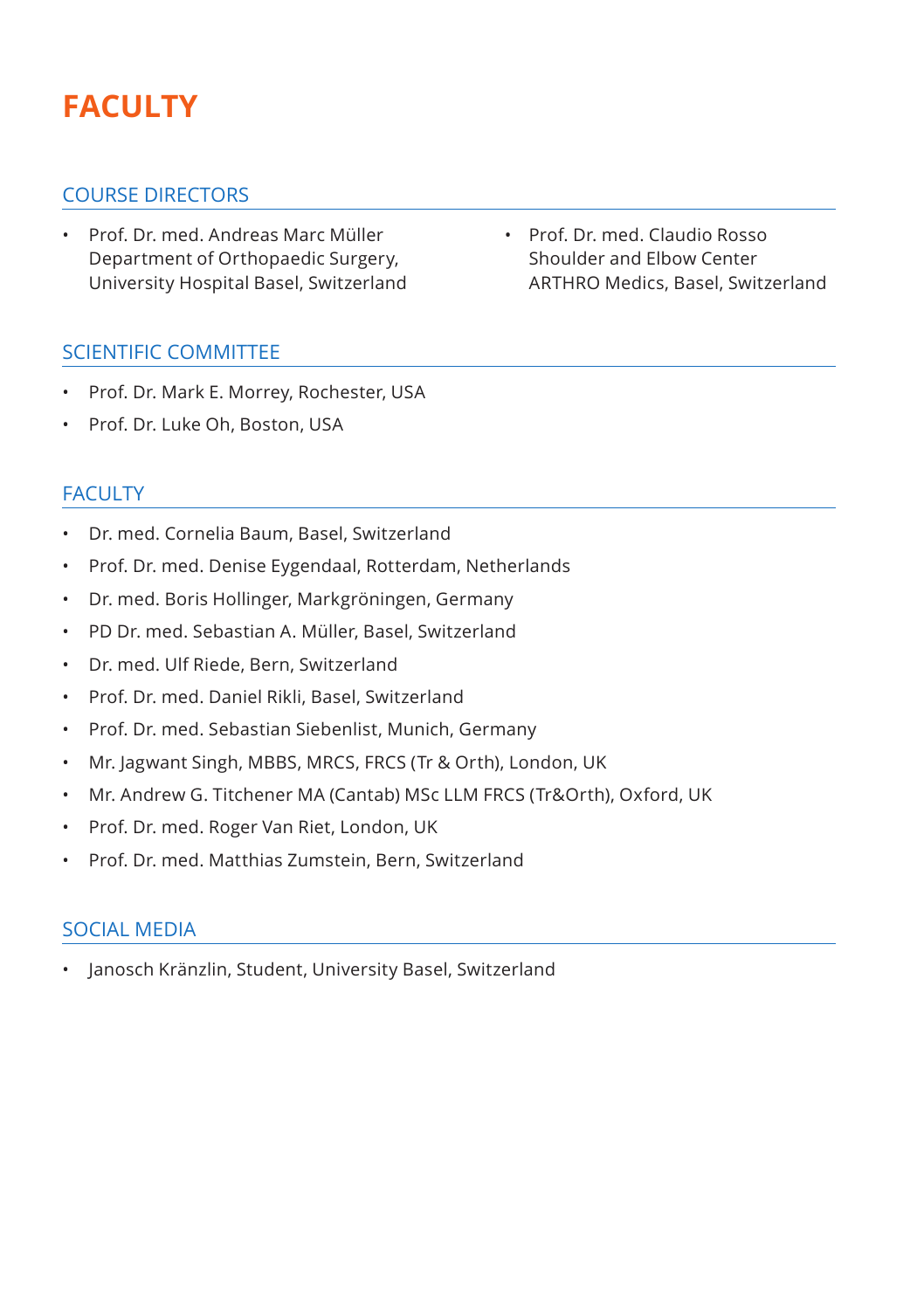# **PATRONAGES & CREDITS**

#### **GRANTED PATRONAGE & CREDITS**



**WITH THE MEDTECH EUROPE CODE OF ETHICAL BUSINESS PRACTICE.**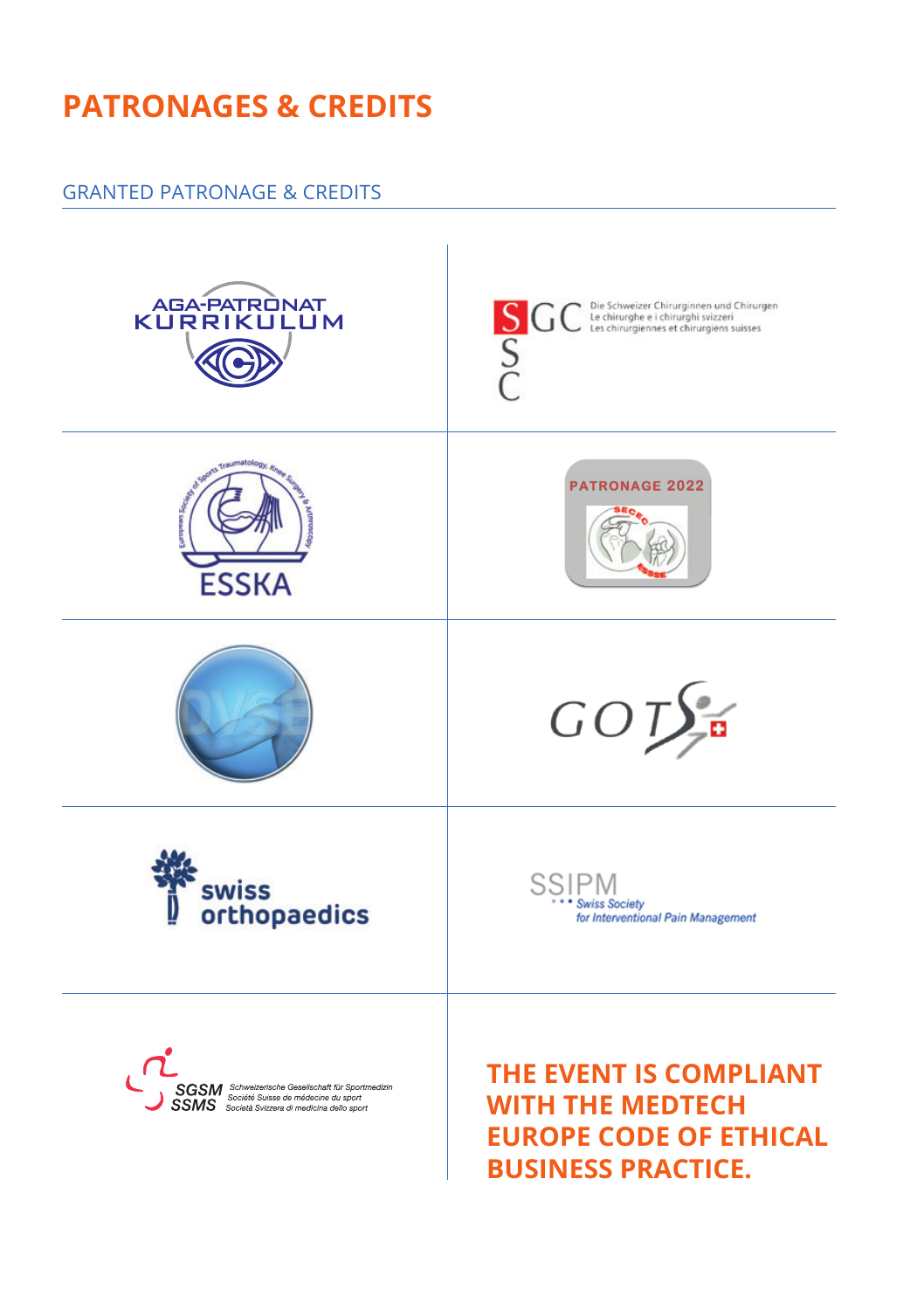# **PROGRAM – WEDNESDAY, JUNE 29, 2022**

| <b>Schedule</b> | <b>Topic</b>                                                                                                                                      | <b>Faculty</b>                  |  |  |
|-----------------|---------------------------------------------------------------------------------------------------------------------------------------------------|---------------------------------|--|--|
| 07:30           | Registration / Coffee                                                                                                                             |                                 |  |  |
| 08:00           | Opening and welcome                                                                                                                               | C. Rosso / A. Müller            |  |  |
|                 | <b>Anatomy</b>                                                                                                                                    | C. Rosso / A. Müller            |  |  |
| 08:10           | Pathoanatomy of the unstable elbow                                                                                                                | C. Baum                         |  |  |
| 08:25           | Diagnosis of elbow instability                                                                                                                    | A. Müller                       |  |  |
|                 | The unstable elbow and associated lesions                                                                                                         | M. Morrey                       |  |  |
| 08:40           | My algorithm for elbow dislocations                                                                                                               | S. Siebenlist                   |  |  |
| 08:55           | When and how to transpose the ulnar nerve?                                                                                                        | D. Eygendaal                    |  |  |
| 09:15           | Coffee break / Industry / Transfer to lab                                                                                                         |                                 |  |  |
|                 | <b>Cadaveric specimen workshop: Arthroscopy</b>                                                                                                   |                                 |  |  |
| 09:50           | Diagnostic elbow arthroscopy and arthroscopic<br>arthrolysis, ECRB release and microfracturing,<br>Arthroscopic coronoid fracture fixation - ARIF | C. Rosso / A.Müller / M. Morrey |  |  |
| 12:00           | Lunch                                                                                                                                             |                                 |  |  |
|                 |                                                                                                                                                   |                                 |  |  |
| 12:10           | Lunch workshop: ORIF of the distal humerus                                                                                                        | <b>Medartis</b>                 |  |  |
|                 | continued                                                                                                                                         |                                 |  |  |
| 13:00           | Coronoid fractures and PMRI                                                                                                                       | M. Morrey                       |  |  |
|                 | <b>Case discussions</b>                                                                                                                           | M. Morrey                       |  |  |
| 13:30           | Elbow instability – panel discussion                                                                                                              | <b>B.</b> Hollinger             |  |  |
| 13:55           | Elbow stiffness - panel discussion                                                                                                                | D. Eygendaal                    |  |  |
| 14:20           | Coffee break / Industry / Transfer to lab                                                                                                         |                                 |  |  |
|                 | <b>Cadaveric specimen workshop: Instability</b>                                                                                                   |                                 |  |  |
| 14:30           | <b>LUCL reconstruction</b><br>OATS reconstruction of the capitellum                                                                               | <b>B. Hollinger</b>             |  |  |
| 16:00           | UCL reconstruction                                                                                                                                | <b>B. Hollinger</b>             |  |  |
| 17:30           | Distal Biceps Reconstruction                                                                                                                      | J. Singh                        |  |  |
| 18:30           | Wrap up of the day                                                                                                                                | C. Rosso / A. Müller            |  |  |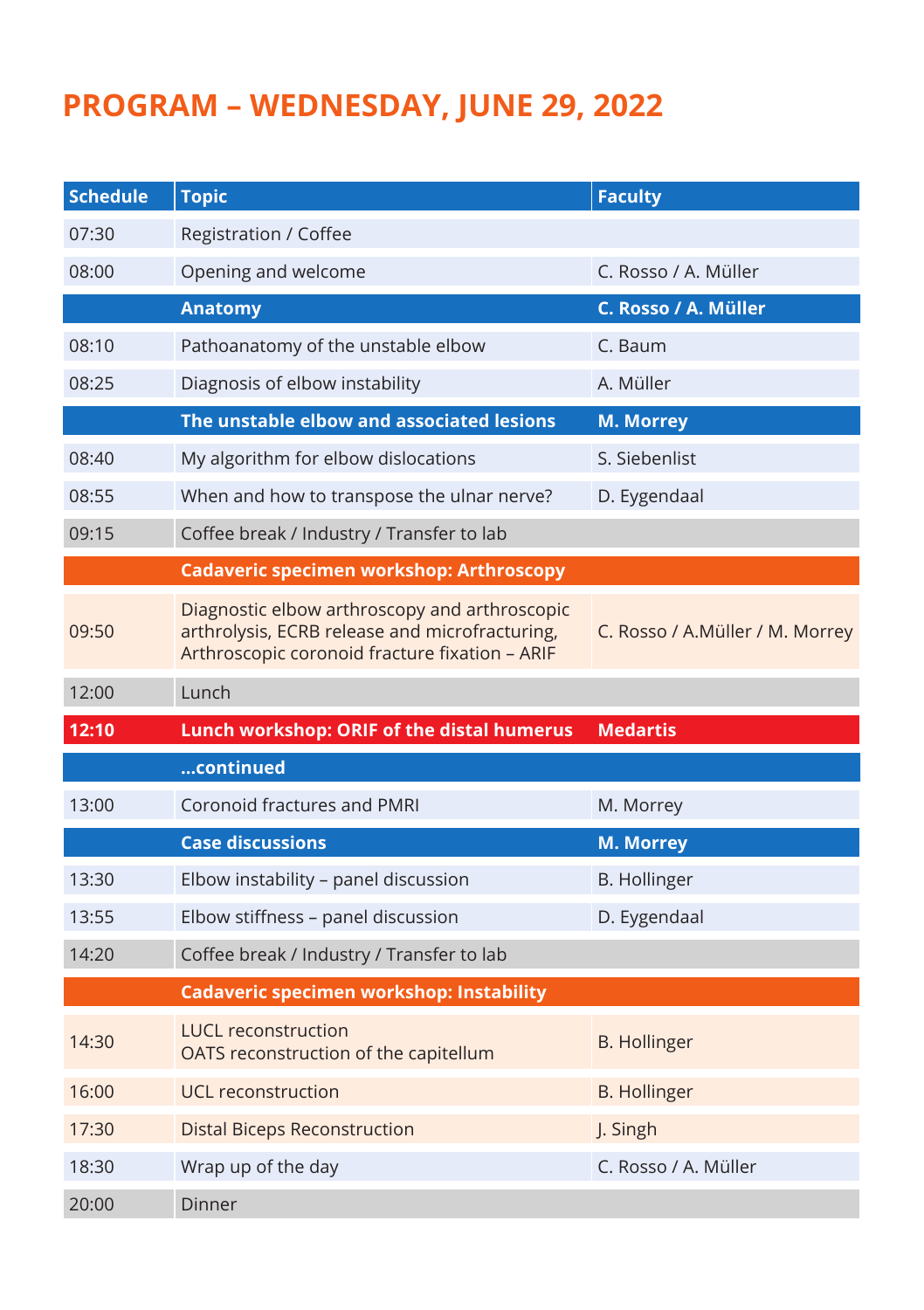# **PROGRAM – THURSDAY, JUNE 30, 2022**

| <b>Schedule</b> | <b>Topic</b>                                                                 | <b>Faculty</b>              |
|-----------------|------------------------------------------------------------------------------|-----------------------------|
| 08:00           | Opening and welcome                                                          | C. Rosso / A. Müller        |
|                 | <b>Trauma around the elbow</b>                                               | D. Eygendaal / A. Müller    |
| 08:10           | Complete and partial distal biceps ruptures                                  | R. van Riet                 |
| 08:30           | Monteggia and M-like lesions                                                 | M. Zumstein                 |
| 08:50           | Fractures of the capitellum                                                  | S. Siebenlist               |
|                 | <b>Prosthetic replacement</b>                                                | M. Morrey /<br>D. Eygendaal |
| 09:10           | Treatment options in elbow osteoarthritis in the young A. Müller             |                             |
| 09:30           | Coffee break / Industry / Transfer to lab                                    |                             |
|                 |                                                                              |                             |
|                 | Cadaveric specimen workshop: Trauma                                          |                             |
| 10:00           | Medial approaches the elbow, medial facet ORIF, ulnar<br>nerve transposition | D. Eygendaal                |
| 12:00           | ORIF of a real distal humerus fracture                                       | T. Leschinger               |
| 13:30           | Lunch / Industry / Transfer to Lab                                           |                             |
|                 | continued                                                                    |                             |
| 14:15           | Hemi arthroplasty in distal humerus fractures                                | A.Titchener                 |
| 15:35           | Total elbow replacement                                                      | M. Morrey / D. Eygendaal    |
| 16:55           | Certificates, Evaluations                                                    | S. Mürlebach                |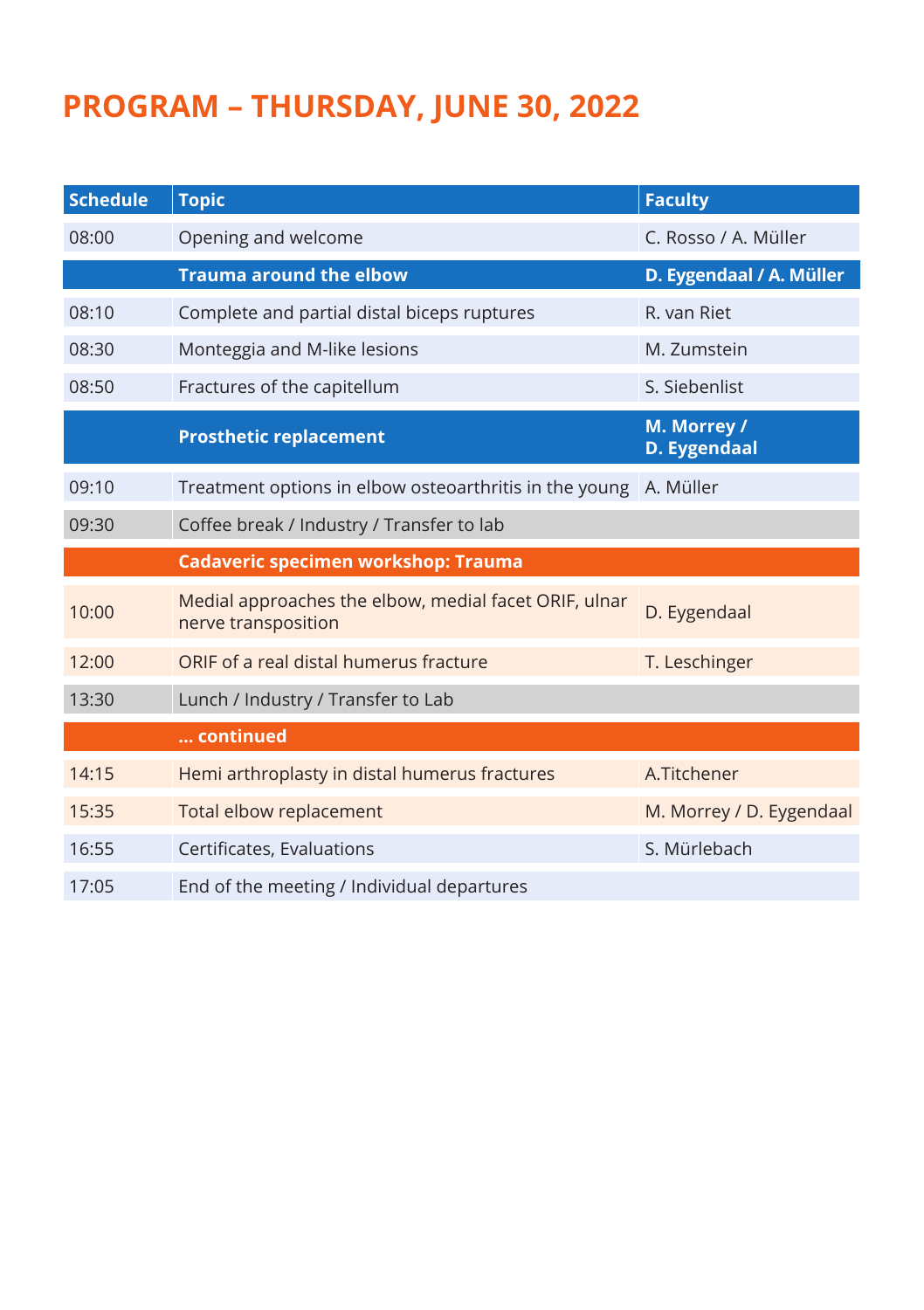# **TERMS AND CONDITIONS**

#### VENUE

Institute of Anatomy, University of Basel Pestalozzistrasse 20, CH -4056 Basel

#### COURSE LANGUAGE

English

# COURSE FEE

- 1) 1'600 CHF lectures & hands-on-cadaver workshops
- 2) 800 CHF lectures & video transmissions (no hands-on-cadaver workshops)

Bank details

Please transfer the course fee to the following bank account:

| Bank | UBS AG, Postfach, 6301 Zug |  |
|------|----------------------------|--|
|      |                            |  |

| In favor of | Event!Büro GmbH, Obermattpark 5, CH-6045 Meggen |
|-------------|-------------------------------------------------|
| IBAN        | CH54 0027 3273 1268 8001 D                      |
| BIC         | UBSWCHZH80A                                     |
|             |                                                 |

The registration fee for participants includes:

Course documentation, lunch and refreshments during all breaks. At least 14 cadavers will be available for participants.The number of participants is limited to maximum 30 for the practical exercises (places allocated on a first-come, first-served basis).

The registration fee must be paid upon receipt of invoice (max. 10 days). Participants who cancel their registration in writing 3 weeks before the course will receive a full refund.

## INFORMATION AND REGISTRATION

Sandra Mürlebach-Brändle elbowcoursebasel@das-eventbuero.ch Information and registration: www.orthoxl.ch

## ACCOMMODATION RECOMMENDATION

4\* (Main hotel) https://www.hoteld-basel.ch

- 4\* https://hotelspalentor.ch
- 3\* https://www.odelya.ch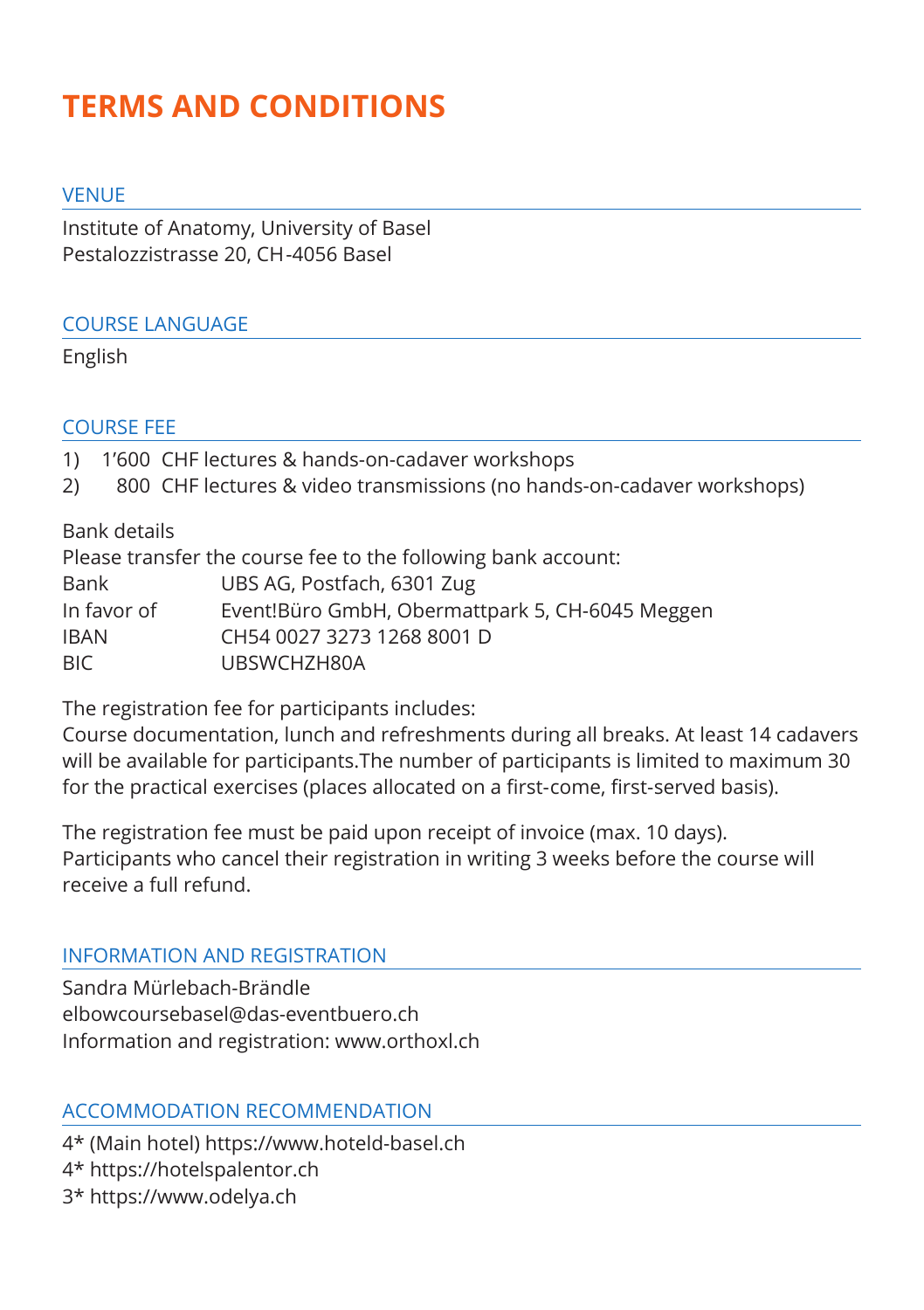# **INDUSTRY PARTNERS**

## ALPHABETICAL ORDER



www.arthrex.com

# **BORN MEDICAL AG** . . . . . . . . . . . . . . . .

www.bornmed.com



www.depuysynthes.com



www.medartis.com

# **Medtronic**

www.medtronic.com



www.molnlycke.com



www.stryker.com